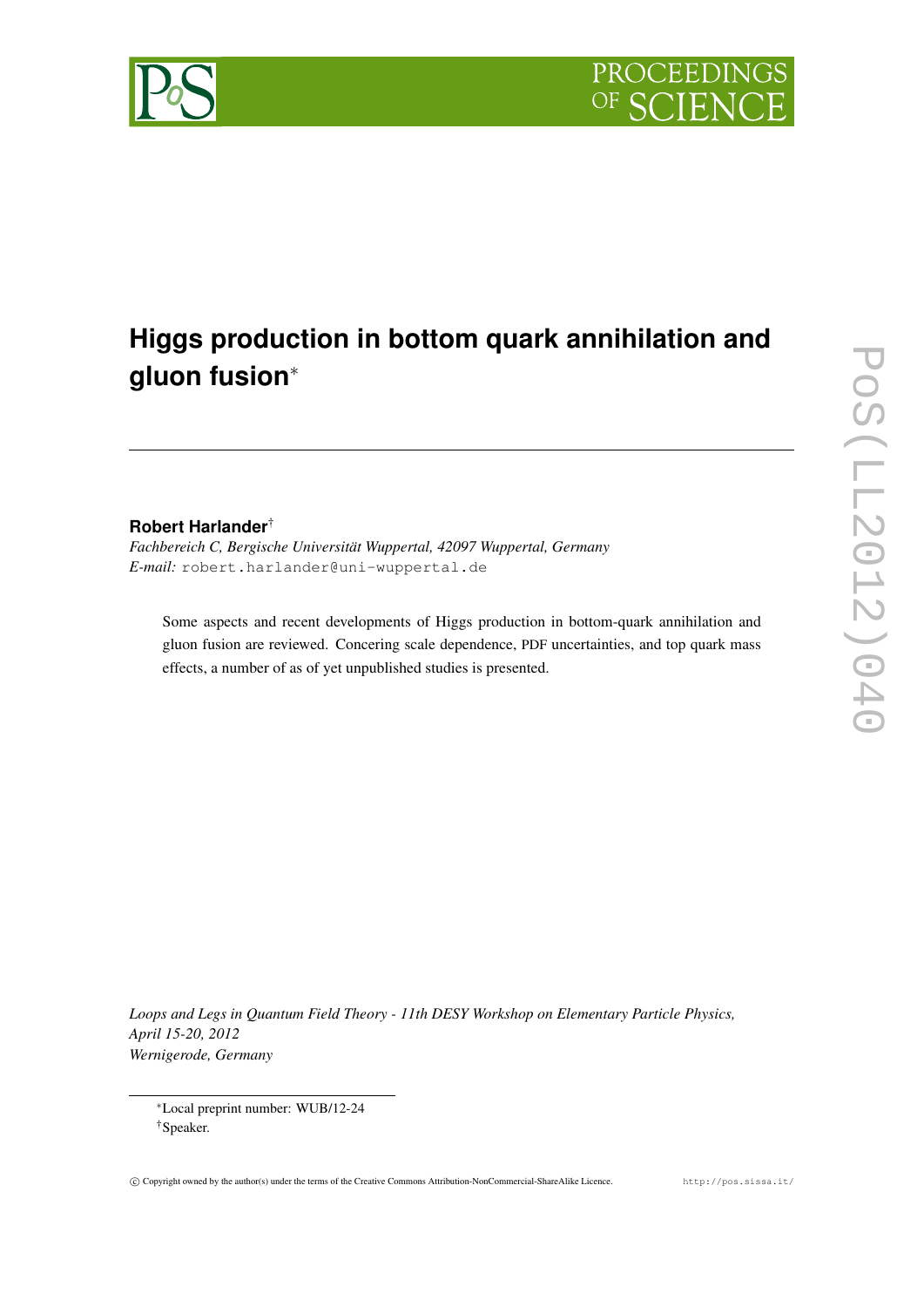## 1. Introduction

The recently discovered boson seems quite consistent with a Standard Model (SM) Higgs boson  $[1, 2]$  $[1, 2]$  $[1, 2]$  $[1, 2]$ . On the other hand, the measured mass of roughly  $126 \text{ GeV}$  is below the upper mass bound of the Minimal Supersymmetric SM (MSSM) [\[3,](#page-7-0) [4](#page-7-0)]. Combined with the fact that both ATLAS and CMS observe a branching ratio of the new particle into  $\gamma\gamma$  which is slightly higher than BR( $H \rightarrow$ γγ), it is important to consider seriously the possibility that the observed particle is *not* the SM Higgs boson.

While many of the results obtained for the Higgs production in the SM are transferable to the MSSM my means of effective couplings, there can be quite significant modifications due to the additional particle spectrum and the altered couplings in the MSSM. One of the most drastic differences is the increased importance of associated Higgs production with bottom quarks due to a possibly enhanced bottom Yukawa coupling (see, e.g. Refs. [\[5,](#page-7-0) [6](#page-7-0)]). On the one hand, this additional process leads to interesting new phenomenology, of course. On the other hand, its theoretical desription has led to a number of insightful discussions in the literature which may be considered interesting for their own sake.

In this talk, I briefly review the different theoretical approaches to the *bbh* process, report on recent developments, and show some as of yet unpublished studies.

### 2. Bottom quark annihilation

#### 2.1 4- vs. 5-flavor scheme

Two formally equivalent approaches have been persued for the theoretical descriptions of the associated bottom-Higgs production process (called  $b\bar{b}h$  in what follows). In the 4-flavor scheme (4FS), the leading order (LO) partonic processes are  $gg \rightarrow b\bar{b}h$  and  $q\bar{q} \rightarrow b\bar{b}h$ ,  $q \in \{u, d, c, s\}$ . For consistency, DGLAP evolution of the parton distribution functions (PDFs) should be done with only four active flavors as well in this case. In the 5FS, the LO partonic process is  $b\bar{b} \rightarrow h$ , where the *b*-PDFs are generated perturbatively through DGLAP-evolution with five active quark flavors. The pros and cons of both approaches have been discussed extensively in the literature and are summarized in Ref. [[7\]](#page-7-0), for example.

The 4FS and 5FS are complementary in many respects, which is why a proper combination of the two has been of some concern. In particular, it turns out that – for Higgs masses  $> 200 \,\text{GeV}$  – the theoretical uncertainty as estimated from scale variation is significantly larger in the 4FS than in the 5FS.

Let us recall that a theoretically consistent combination of the 5FS with the 4FS is actually achieved by a next-to-next-to-LO (NNLO) calculation in the 5FS approach [[8\]](#page-7-0): all LO diagrams of the 4FS are included in the 5FS in this case, and any potential double counting is taken care of by collinear subtraction based on the usual splitting functions. However this NNLO result in the 5FS is formally of  $\mathcal{O}(\alpha_s^2)$ , while the 4FS result is known through  $\mathcal{O}(\alpha_s^3)$  [[9](#page-7-0), [10](#page-7-0)]; it would therefore be desirable to include this prediction in the combination.

In Ref. [\[7\]](#page-7-0), a very pragmatic combination has been suggested. It incorporates the following observations and requirements: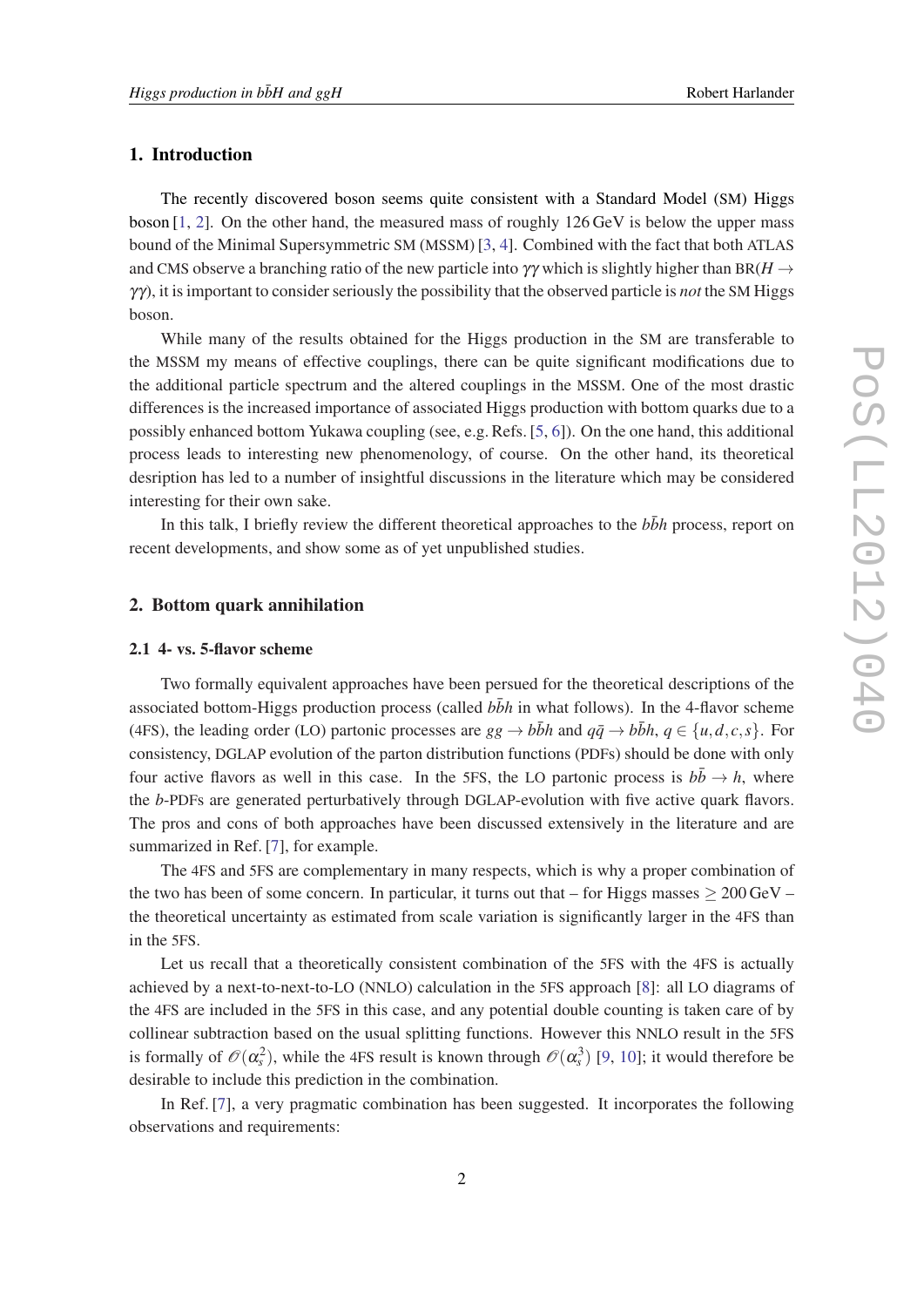- Empirically, the 4FS and the 5FS give the same result (central value and uncertainty) at  $M<sub>h</sub>$  = 100 GeV. We consider them equally valid at this value of *M*h; they should therefore enter with the same weight there.
- For large  $M_h$ , the 5FS is more appropriate due to logarithms of the form  $\ln M_b^2/M_h^2$ .
- The transition between the two approaches should depend logarithmically on  $M_h$ .

This leads to the formula [[7](#page-7-0)]

$$
\sigma^{\text{matched}} = \frac{\sigma^{\text{4FS}} + w \sigma^{\text{5FS}}}{1 + w}, \qquad w = \ln \frac{M_b^2}{M_h^2} - 2. \tag{2.1}
$$

The uncertainties are combined analogously, separately for the upper and the lower bounds. It is clear, however, that an empirical formula such as Eq.  $(2.1)$  can only be a temporary solution to the problem. First steps towards a more systematic approach has been presented in Ref. [\[11](#page-7-0)].

#### 2.2 Theory uncertainties

Apart from the central values for the cross section, it is important to haven an estimate of its theoretical uncertainties. Two sources of uncertainty are common to all theory predictions for cross sections at hadron colliders: the parton densities and the truncation of the perturbative series.

#### 2.2.1 Scale uncertainties

The effects of higher, uncalculated orders in perturbation theory are usually estimated from the residual dependence on the renormalization  $\mu_R$  and factorization scale  $\mu_F$  (collectively denoted as  $\mu$  in what follows). The precise procedure is not uniquely defined though, because neither the position nor the width of the  $\mu$ -interval is fixed, for example. Also, although  $\mu_F$  and  $\mu_R$  are in principle independent, they are often equated with each other, be it for convenience, or in order to be consistent with the PDFs which usually assume  $\mu_F = \mu_R$ .

If a physical process depends only on a single physical scale, the central value for  $\mu$  is typically chosen to be that scale. At LO, and if physically motivated arguments are missing, this is a reasonable procedure. At higher orders, the dependence of the cross section on  $\mu$  as well as the behaviour of successive perturbative orders may be used as additional information for the scale choice.

The total  $b\bar{b}h$  cross section is a particularly instructive example. While the naive central scale choice is *M*<sup>h</sup> (the only physical scale available), it has been argued, based on the behaviour of the bottom-PDFs, that a somewhat smaller value, say *M*h/4, appears more appropriate [\[12,](#page-7-0) [13,](#page-7-0) [14\]](#page-7-0). And in fact, the explicit NNLO calculation confirms these arguments [[8](#page-7-0)], as can be seen in Fig. [1](#page-4-0) (a): the first three terms of the perturbative series are rather well-behaved at  $\mu_F = M_h/4$ , and the dependence on  $\mu_F$  is fairly weak.

Independent of that, another observation is remarkable (see also Ref. [[15\]](#page-7-0)): as shown in Fig. [1](#page-4-0) (b), at  $\mu_F = M_h/4$ , the total inclusive cross section is almost completely saturated by the  $b\bar{b}$  sub-process, while all other channels basically vanish there. For  $M_h = 125$  GeV, this statement is true at all values of  $\mu_R/M_h \in [0.1, 10]$ , and it depends only weakly on  $M_h$ .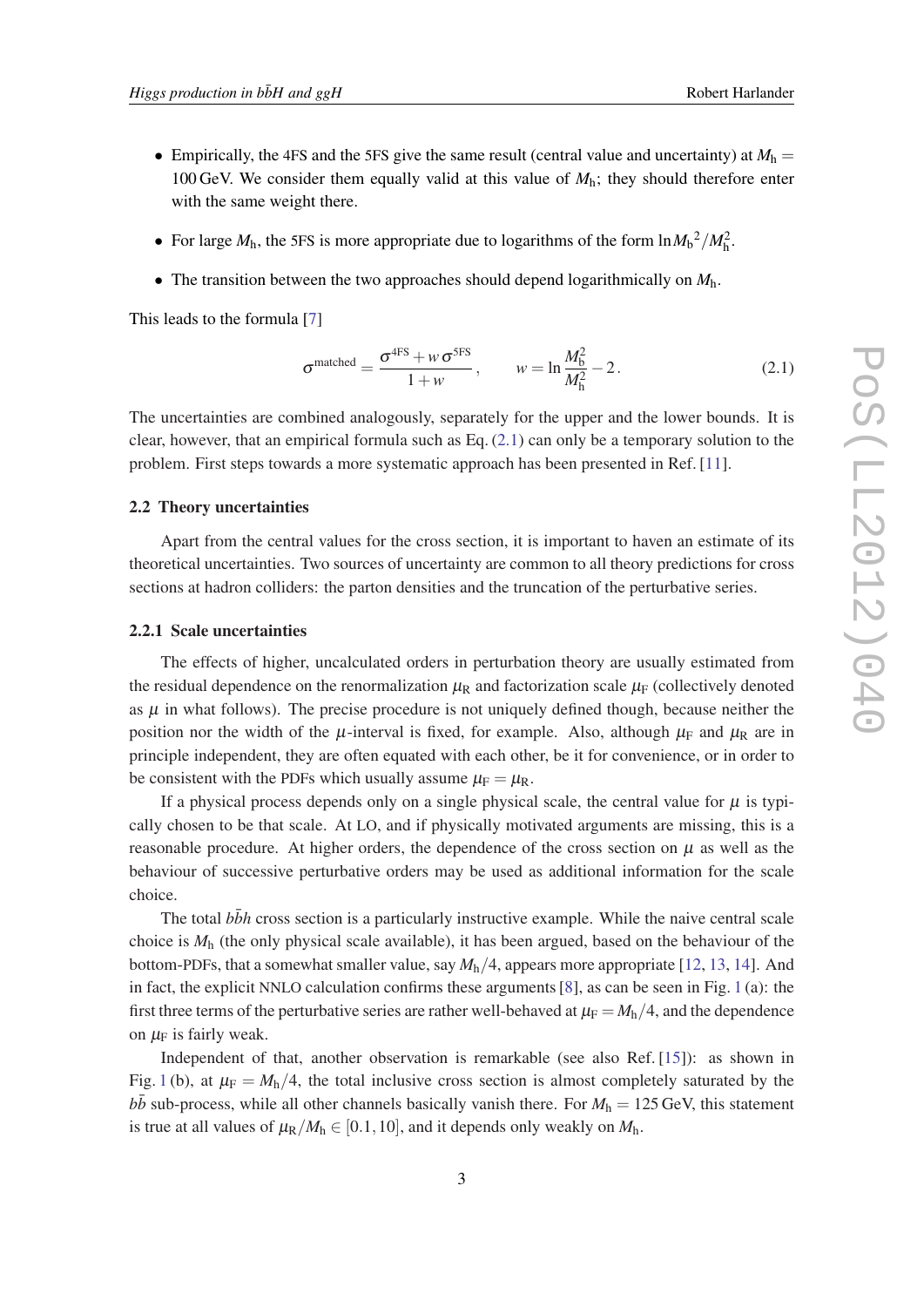#### 2.2.2 PDF uncertainties

The PDFs induce an uncertainty due to (a) the experimental error of the input data, as well as the finite perturbative order of (b) the reference calculations and (c) the DGLAP evolution. Furthermore, as is obvious from a direct comparison among the various available PDF sets, the precise method on how the PDFs are obtained from the input data induces another – rather significant – uncertainty [[16\]](#page-7-0).

All modern sets of PDFs provide a means to estimate the uncertainty they induce into a hadronic cross section. This usually requires the evaluation of the cross section for a rather large number of "member PDFs" (41 for MSTW2008, 51 for CT10 etc.). Instead of this proper uncertainty evaluation, Fig. [2](#page-4-0) shows the inclusive cross section for a random selection of member PDFs for various NNLO PDF sets. It is immediately apparent that the individual PDF uncertainties are much smaller than the spread between the different sets. Therefore, in the "official numbers" for the LHC Higgs searches [\[5,](#page-7-0) [6\]](#page-7-0), a recipe to obtain an overall PDF uncertainty which basically relies on the envelope of several PDFs has been defined. In the near future, it will certainly be desirable to replace this procedure by a theoretically more sound method.

One of the issues that have been discussed quite extensively in this context is whether  $\alpha_s(M_Z)$ should be used as a fit parameter, or whether it should be fixed to a pre-defined value. While leaving it as a free parameter certainly has advantages for the fit quality, there is also a number of arguments for a pre-defined fixed value:

- The world average for  $\alpha_s(M_Z)$  is very precise [[17,](#page-8-0) [18](#page-8-0)] and should be taken into account.
- Processes at hadron colliders have a rather different dependence on α*<sup>s</sup>* . While gluon fusion is proportional to  $\alpha_s^2$ , for example, the Drell-Yan process does not depend on  $\alpha_s$  at all at LO. Ignoring the world average of  $\alpha_s(M_Z)$  therefore introduces an unnecessary uncertainty.
- The cross section may depend strongly on other parametes which have to be derived perturbatively from the input. For example, the *bbh* cross section is proportional to the square of the bottom-quark mass. In order to absorb logarithmic terms  $\sim \ln M_h^2$ , it should be renormalized in the MS scheme at a scale  $μ_R ∼ M_h$  which is usually evaluated by RG evolution from  $M_{\rm b}(M_{\rm b})$ . This evolution depends on  $\alpha_{\rm s}(M_{\rm Z})$  and so again, there is an uncertainty introduced when  $\alpha_s(M_Z)$  is used from the PDFs.

The effect of a variation in  $\alpha_s(M_Z)$  is illustrated in Fig. [3](#page-5-0) for both the *bbh* and the gluon fusion process. It is produced with the MSTW2008 set [\[19\]](#page-8-0) at NNLO which uses fixed values for  $\alpha_s(M_Z)$ in the range  $\alpha_s(M_Z) \in [0.107, 0.127]$ . It shows that the cross section varies stronger than linearly with  $\alpha_s(M_Z)$ .

As a final topic, let us recall the standard lore that LO PDFs should be evaluated (and applied) with LO DGLAP evolution and running of  $\alpha_s$ , NLO PDFs with NLO evolution and running, etc. However, similar to the discussion above, in many cases a particular calculation requires the transformation of parameters from one renormalization scheme/scale to another at the highest available order (e.g. transformation of SM to SUSY parameters). In order to be able to work with a consistent set of parameters, it would be helpful to have "NLO PDFs" (i.e. fitted to NLO cross sections) which, however, use the highest available order in the DGLAP evolution and the running of  $\alpha_s$ .<sup>1</sup>

<sup>&</sup>lt;sup>1</sup>Independently of that, it would be interesting to see whether the corresponding fits are of different quality than the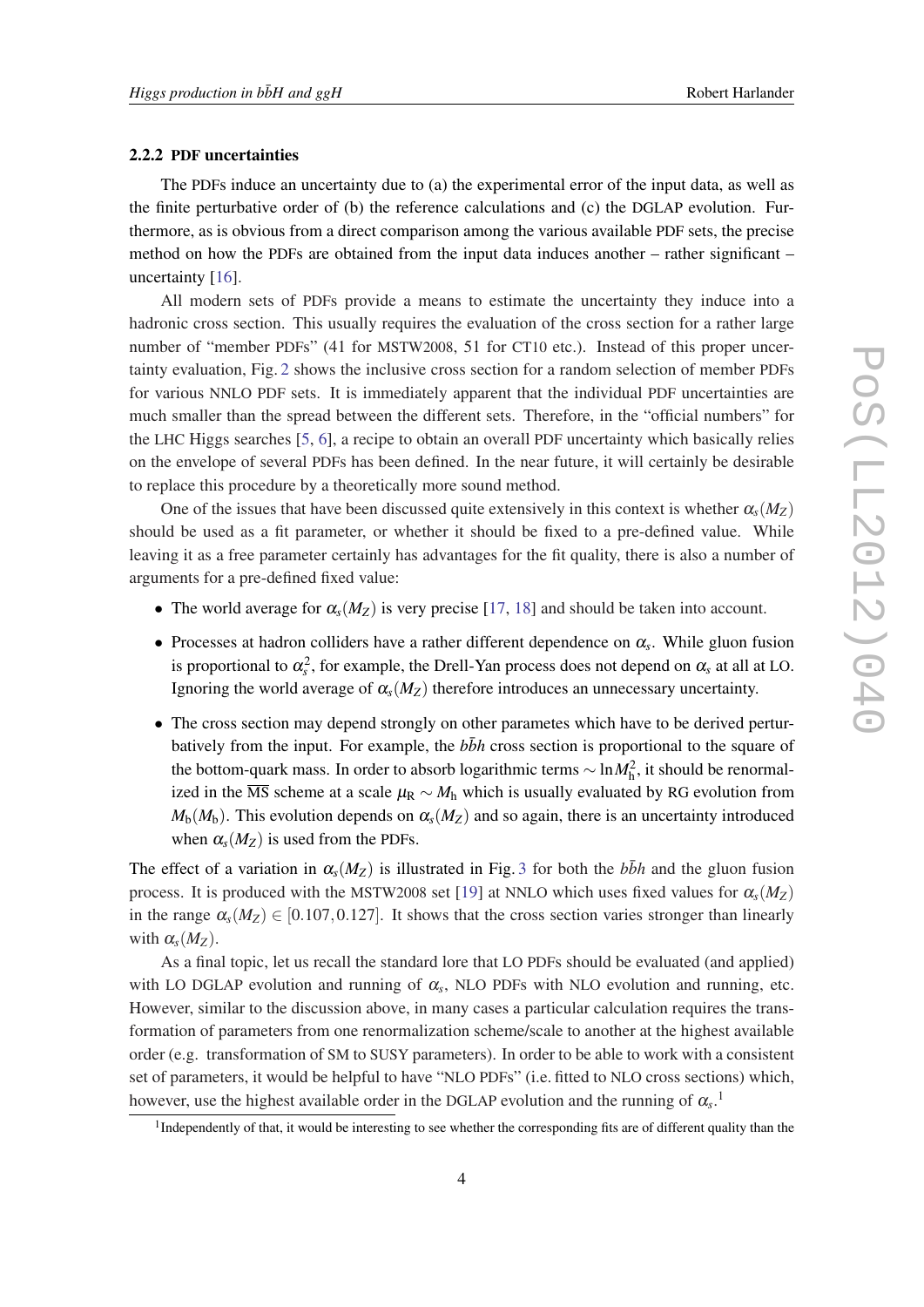<span id="page-4-0"></span>

**Figure 1:** The total inclusive cross section for  $b\bar{b}h$  in the 5FS at NNLO (solid); (a) behavior of the perturbative series, and (b) split into the individual subchannels contributing to it. Note that the center-of-mass energy is different in the two plots. Produced with bbh@nnlo [[20\]](#page-8-0).



**Figure 2:** Total inclusive cross section for  $b\bar{b} \rightarrow h$  as a function of  $\mu = \mu_F = \mu_R$ . The individual points correspond to a random selection of PDF members from various PDF sets (MSTW2008 [[21\]](#page-8-0) (black), CT10 [[22\]](#page-8-0) (pink), JR09 [[23\]](#page-8-0) (blue), ABM11 [\[24](#page-8-0)] (red), HERA [\[25](#page-8-0)] (yellow), NNPDF  $(\alpha_s(M_Z) = 0.119)$  [[26](#page-8-0)] (green)). All sets as implemented in LHAPDF [[27\]](#page-8-0).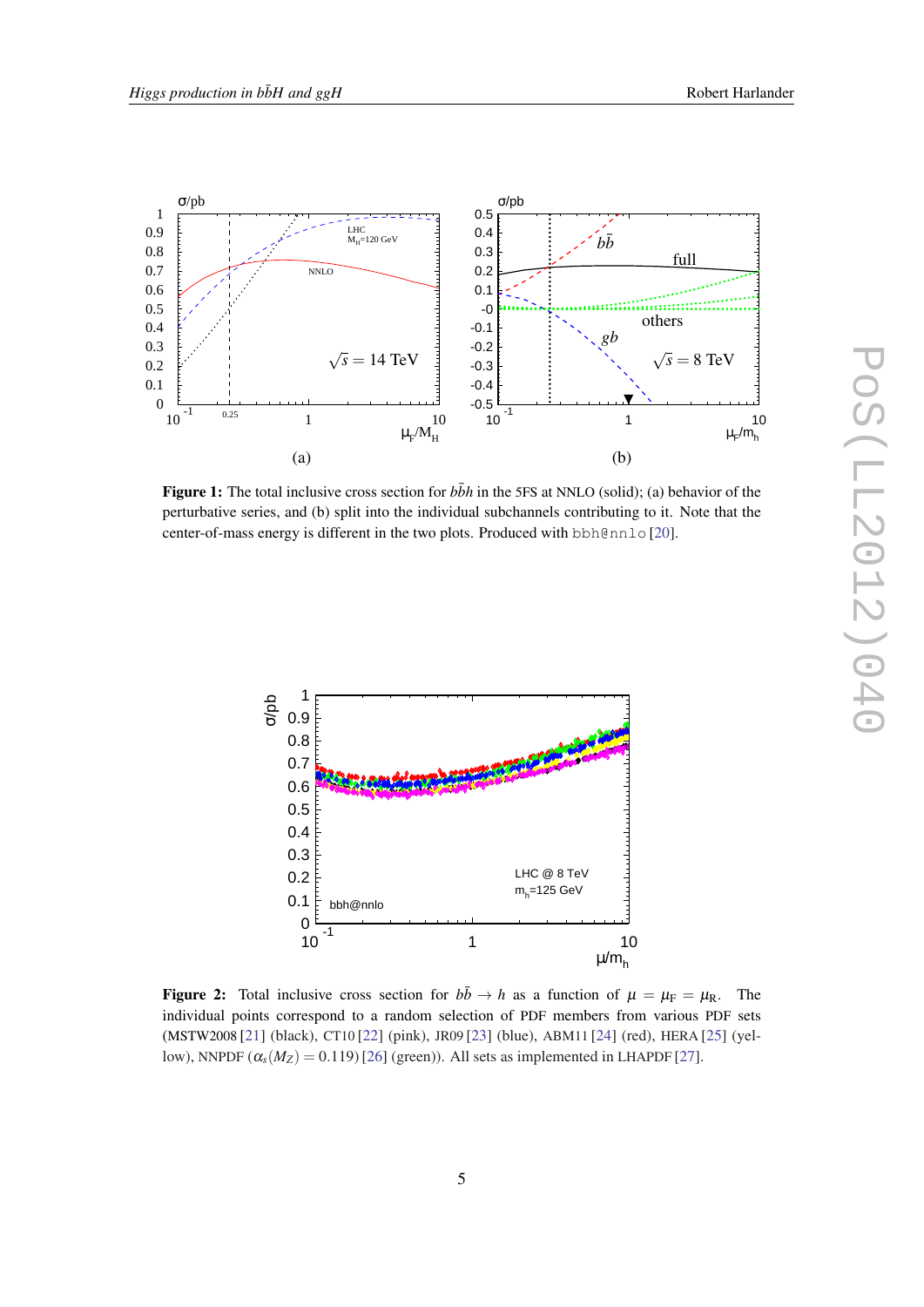<span id="page-5-0"></span>

**Figure 3:** (a) The total inclusive cross section for  $b\bar{b}h$  in the 5FS at NNLO, obtained using the sets from MSTW2008 with pre-determined values of  $\alpha_s(M_Z) \in [0.107, 0.127]$  (lower to upper curve), normalized to the cross section obtained with the set for  $\alpha_s(M_Z) = 0.117$ . The black vertical bar on the right simply shows the interval  $[0.107, 0.127]/0.117$ ; (b) the analogous plot for gluon fusion.

### 2.3 Distributions

It seems obvious that the 5FS is a valid approach for the total inclusive Higgs production cross section. However, it has been used for less inclusive quantities as well, for example  $H + b$ production, where one of the outgoing bottom jets is produced at large transverse momenta [\[28](#page-8-0), [29](#page-8-0), [28\]](#page-8-0). This process is particularly useful for identifying the Higgs boson as part of an extended theory, for example the MSSM.

If indeed associated Higgs-bottom production plays a significant role for the total cross section, it will be important to control kinematical distributions of the Higgs boson in this process, similar to what has been studied in gluon fusion. Therefore, in Refs. [[30,](#page-8-0) [31](#page-8-0), [32](#page-8-0)] differential quantities such as Higgs- $p_T$  distributions through NLO, as well as  $p_T$ - and (*b*- or non-*b*-)jet vetos through NNLO were evaluated. A fully differential calculation through NNLO was presented in Ref. [[33\]](#page-8-0).

### 3. Gluon fusion

Being the dominant production mechanism for Higgs bosons at the LHC and the Tevatron, gluon fusion has received a lot of attention in the theory community, both for the total cross section and for distributions (for reviews, see Refs. [\[5,](#page-7-0) [6](#page-7-0)]).

In addition to the usual uncertainties from perturbation theory and PDFs, there is another potential source of uncertainties for the gluon fusion process which arises from the so-called heavy-top limit that is usually applied when higher orders are considered in this process. For the total inclusive cross section, this issue has been solved at NLO by a calculation that keeps the full top- and bottom-mass dependence [\[34](#page-8-0)]. At NNLO, the calculation of higher orders in the  $1/M<sub>t</sub>$  expansion

<sup>&</sup>quot;conventional" ones.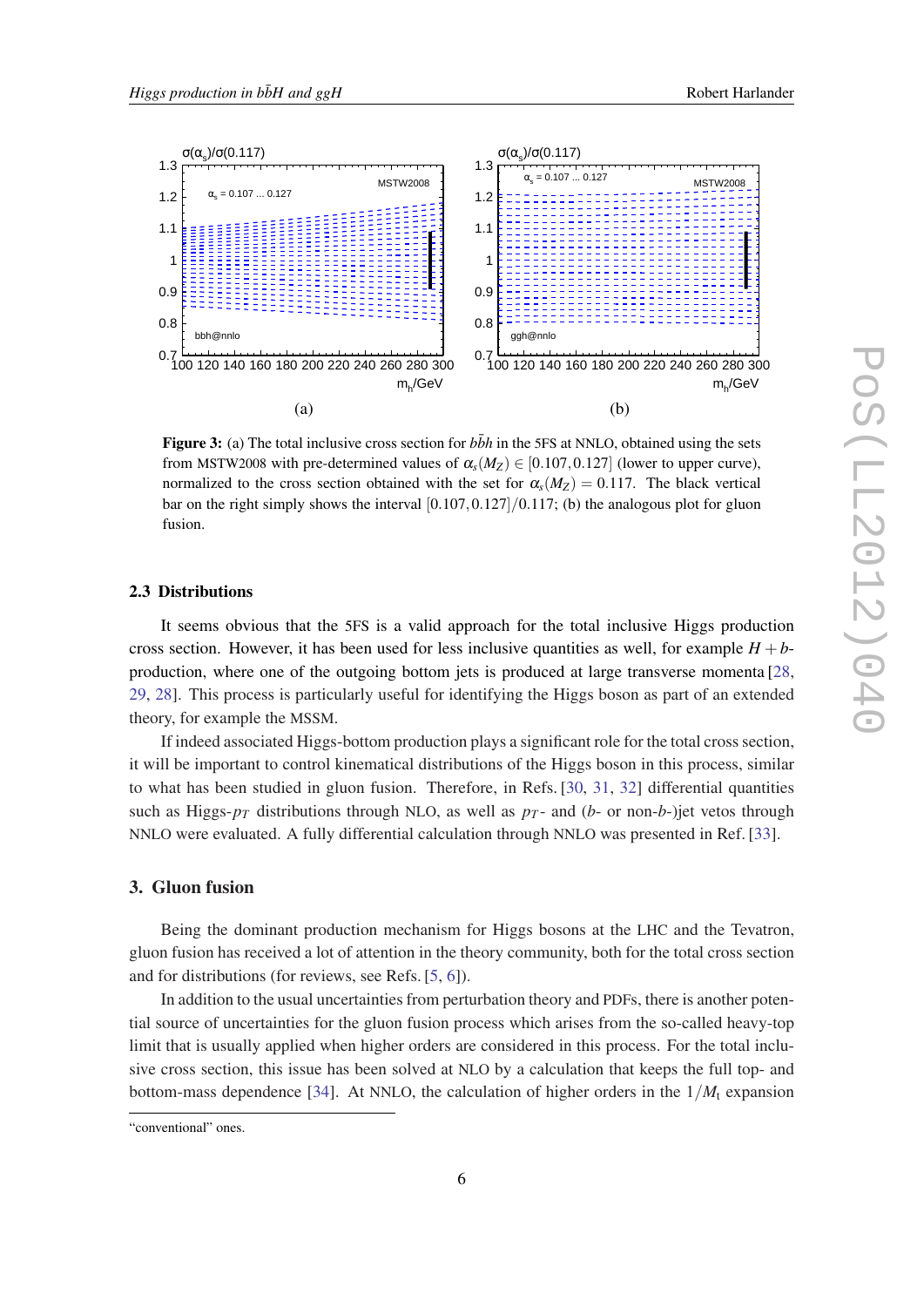

Figure 4: (a) The *gg* and (b) the *qg* sub-process of Higgs production in gluon fusion at NNLO as functions of the factorization scale, normalized to the total cross section at  $\mu_F = M_h$ . The various curves correspond to different values of the renormalization scale  $\mu_R \in [0.1, 10]$ .

has shown that the heavy-top limit works to better than 1% up to Higgs masses of the order of 300 GeV [\[35](#page-8-0), [36,](#page-9-0) [37](#page-9-0), [38](#page-9-0)] (see also Ref. [\[39](#page-9-0)]).

More recently, the quark mass effects have been investigated also for kinematical distributions: the exact top- and bottom-quark mass effects were studied for  $H + n$  jet production at LO (i.e.  $\mathcal{O}(\alpha_s^{n+2})$ ) matched to parton showers in Ref. [[40\]](#page-9-0), and for the inclusive *p<sub>T</sub>*-distribution at NLO (i.e.  $\mathcal{O}(\alpha_s^3)$ ) in Ref. [[41,](#page-9-0) [42\]](#page-9-0) (note that at  $p_T > 0$ , the latter is formally of LO). Similar to the NLO inclusive calculation, these studies were done again by including the full top- and bottom-quark mass in the calculation.

Even more recently, Ref. [\[43](#page-9-0)] considered the  $p_T$ -distribution of the Higgs at  $\mathcal{O}(\alpha_s^4)$  for  $p_T > 0$ . Keeping the full top- and bottom-mass dependence is beyond current technology, which is why, similar to Refs. [\[35](#page-8-0), [37\]](#page-9-0), an expansion in  $1/M_t$  was performed. It was found that even for this distribution, the heavy-top limit works at the percent-level as long as  $p<sub>T</sub> < 150$  GeV.

An interesting observation of this calculation is that the QCD corrections to the partonic *gg*channel are almost completely insensitive to the top mass effects, while their influence on the *qg*channel is much stronger. Since the *qg*-channel is sub-dominant, however, the mass effects for the sum over all channels are still rather small. Such a statement depends on the factorization scheme, of course. This suggests that one may use a factorization scheme where all partonic channels are zero, and the hadronic cross section is determined by the *gg*-channel alone. In fact, for the total inclusive cross section, this can be approximately achieved in the  $\overline{\text{MS}}$  factorization scheme by a simple choice of scale. Fig. 4 (a) and (b) show the (numerically dominant) *gg*- and *qg*-induced sub-processes for Higgs production in gluon fusion at NNLO QCD. One observes that in the region  $\mu_F/M_h \in [0.5, 1]$ , the *gg* sub-channel almost completely saturates the total inclusive cross section, independent of  $\mu_R$ . Note the similarity of this behaviour with the discussion around Fig. [1](#page-4-0) for the  $b\bar{b}h$  process.

Acknowledgments. I would like to thank M. Wiesemann, T. Neumann, K. Ozeren, and H. Mantler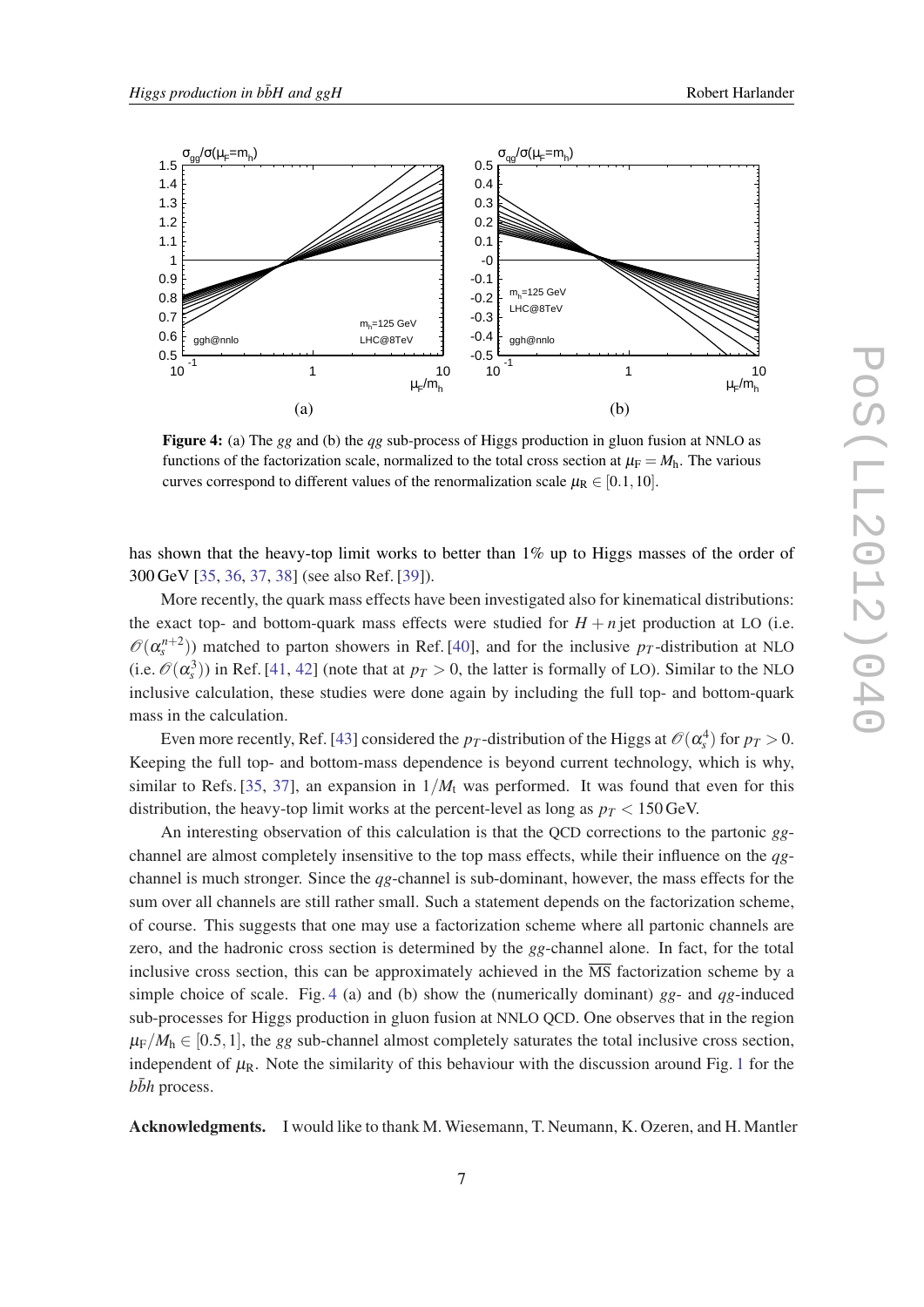<span id="page-7-0"></span>for fruitful collaborations on the subjects discussed in this talk. Financial support from BMBF and DFG is greatly acknowledged.

———————————————————————-

#### References

- [1] G. Aad *et al.* [ATLAS Collaboration], *Observation of a new particle in the search for the Standard Model Higgs boson with the ATLAS detector at the LHC*, *Phys. Lett.* B 716, 1 (2012), [arXiv:1207.7214].
- [2] S. Chatrchyan *et al.* [CMS Collaboration], *Observation of a new boson at a mass of 125 GeV with the CMS experiment at the LHC*, *Phys. Lett.* B 716, 30 (2012), [arXiv:1207.7235].
- [3] R.V. Harlander, P. Kant, L. Mihaila, M. Steinhauser, *Higgs boson mass in supersymmetry to three loops*, *Phys. Rev. Lett.* 100, 191602 (2008); (E) ibid. 101, 039901 (2008), [arXiv:0803.0672].
- [4] S. P. Martin, *Three-loop corrections to the lightest Higgs scalar boson mass in supersymmetry*, *Phys. Lett.* **B 75**, 055005 (2007), [hep-ph/0701051].
- [5] S. Dittmaier *et al.* [LHC Higgs Cross Section Working Group Collaboration], *Handbook of LHC Higgs Cross Sections: 1. Inclusive Observables*, [arXiv:1101.0593].
- [6] S. Dittmaier *et al.* [LHC Higgs Cross Section Working Group Collaboration], *Handbook of LHC Higgs Cross Sections: 2. Differential Distributions*, [arXiv:1201.3084].
- [7] R. Harlander, M. Krämer, M. Schumacher, *Bottom-quark associated Higgs-boson production: reconciling the four- and five-flavour scheme approach*, [arXiv:1112.3478], LHC Higgs Cross Section Working Group Wiki Page.
- [8] R.V. Harlander and W.B. Kilgore, *Higgs boson production in bottom quark fusion at next-to-next-to-leading order*, *Phys. Rev.* D 68, 013001 (2003), [hep-ph/0304035].
- [9] S. Dittmaier, M. Krämer, M. Spira, *Higgs radiation off bottom quarks at the Tevatron and the LHC*, *Phys. Rev.* D 70, 074010 (2004), [hep-ph/0309204].
- [10] S. Dawson, C.B. Jackson, L. Reina, D. Wackeroth, *Exclusive Higgs boson production with bottom quarks at hadron colliders*, *Phys. Rev.* D 69, 074027 (2004), [hep-ph/0311067].
- [11] F. Maltoni, G. Ridolfi, M. Ubiali, *b-initiated processes at the LHC: a reappraisal*, *JHEP* 1207, 022 (2012), [arXiv:1203.6393].
- [12] D. Rainwater, M. Spira, D. Zeppenfeld, *Higgs boson production at hadron colliders: Signal and background processes*, [hep-ph/0203187].
- [13] F. Maltoni, Z. Sullivan, S. Willenbrock, *Higgs-boson production via bottom-quark fusion*, *Phys. Rev.* D 67, 093005 (2003), [hep-ph/0301033].
- [14] E. Boos and T. Plehn, *Higgs-boson production induced by bottom quarks*, *Phys. Rev.* D 69, 094005 (2004), [hep-ph/0304034].
- [15] C. Buttar *et al.*, *Les Houches physics at TeV colliders 2005, standard model, QCD, EW, and Higgs working group: Summary report*, [hep-ph/0604120].
- [16] S. Alekhin, S. Alioli, R.D. Ball, V. Bertone, J. Blümlein, M. Botje, J. Butterworth, F. Cerutti *et al.*, *The PDF4LHC Working Group Interim Report*, [arXiv:1101.0536].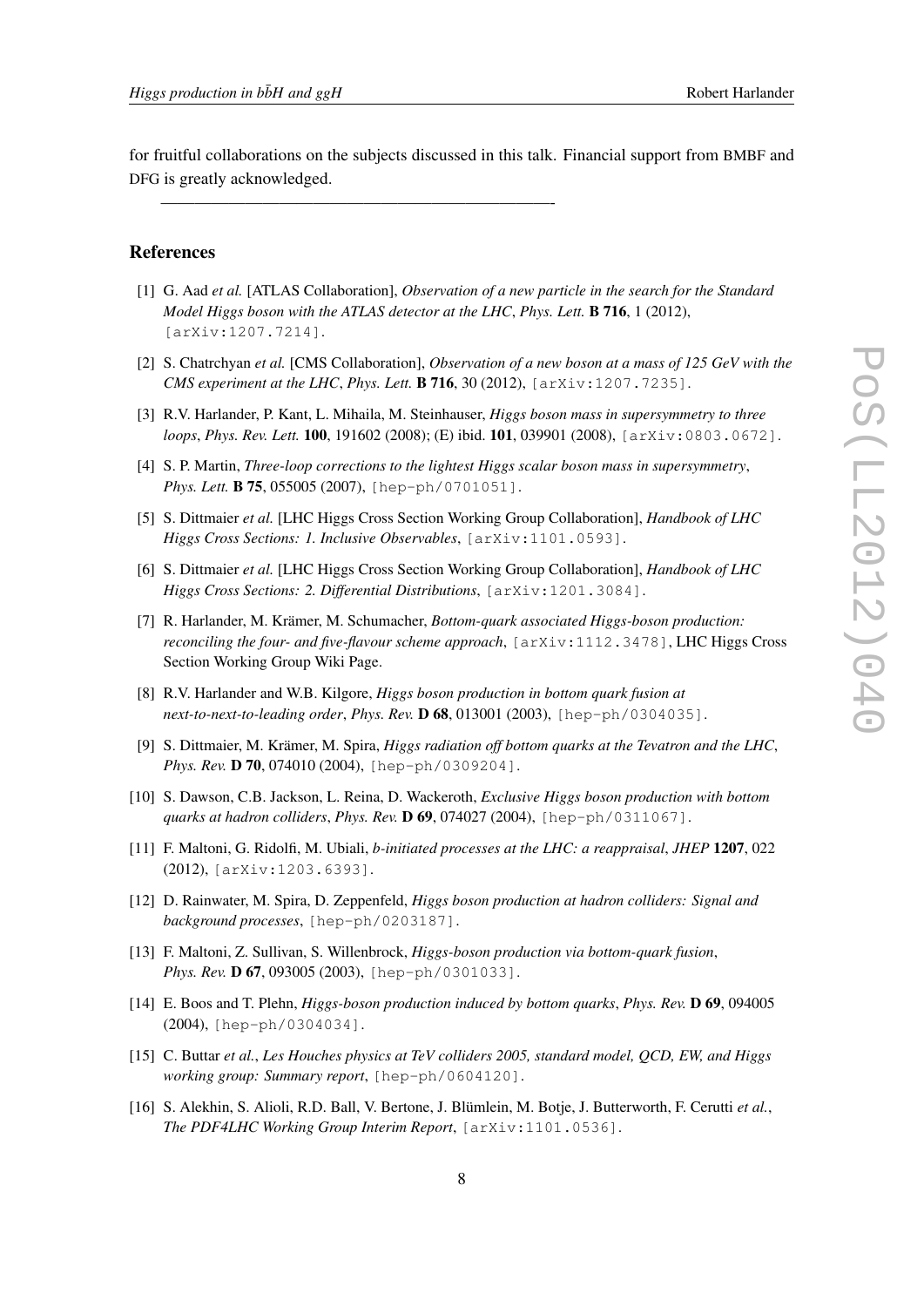- <span id="page-8-0"></span>[17] J. Beringer *et al.* [Particle Data Group Collaboration], *Review of Particle Physics (RPP)*, *Phys. Rev.* D 86, 010001 (2012).
- [18] S. Bethke, *World Summary of* α*<sup>s</sup> (2012)*, [arXiv:1210.0325].
- [19] A.D. Martin, W.J. Stirling, R.S. Thorne, G. Watt, *Uncertainties on* α*<sup>s</sup> in global PDF analyses and implications for predicted hadronic cross sections*, *Eur. Phys. J.* C 64, 653 (2009), [arXiv:0905.3531].
- [20] http://www.robert-harlander.de/software
- [21] A.D. Martin, W.J. Stirling, R.S. Thorne, G. Watt, *Parton distributions for the LHC*, *Eur. Phys. J.* C 63, 189 (2009), [arXiv:0901.0002].
- [22] H.-L. Lai, M. Guzzi, J. Huston, Z. Li, P.M. Nadolsky, J. Pumplin, C.-P. Yuan, *New parton distributions for collider physics*, *Phys. Rev.* D 82, 074024 (2010), [arXiv:1007.2241].
- [23] P. Jimenez-Delgado and E. Reya, *Variable Flavor Number Parton Distributions and Weak Gauge and Higgs Boson Production at Hadron Colliders at NNLO of QCD*, *Phys. Rev.* D 80, 114011 (2009), [arXiv:0909.1711].
- [24] S. Alekhin, J. Blumlein and S. Moch, *Parton distribution functions and benchmark cross sections at NNLO*, *Phys. Rev.* D 86, 054009 (2012), [arXiv:1202.2281].
- [25] A. M. Cooper-Sarkar [ZEUS and H1 Collaborations] PDF Fits at HERA PoS EPS HEP2011 (2011) 320 [arXiv:1112.2107]
- [26] R.D. Ball, V. Bertone, S. Carrazza, C.S. Deans, L. Del Debbio, S. Forte, A. Guffanti, N.P. Hartland *et al.*, *Parton distributions with LHC data*, [arXiv:1207.1303].
- [27] M.R. Whalley, D. Bourilkov, R.C. Group, *The Les Houches accord PDFs (LHAPDF) and LHAGLUE*, [hep-ph/0508110], http://projects.hepforge.org/lhapdf/.
- [28] S. Dawson, C.B. Jackson, L. Reina, D. Wackeroth, *Higgs boson production with one bottom quark jet at hadron colliders*, *Phys. Rev. Lett.* 94, 031802 (2005), [hep-ph/0408077].
- [29] J. Campbell, R.K. Ellis, F. Maltoni, S. Willenbrock, *Higgs boson production in association with a single bottom quark*, *Phys. Rev.* D 67, 095002 (2003), [hep-ph/0204093].
- [30] R.V. Harlander, K.J. Ozeren, M. Wiesemann, *Higgs plus jet production in bottom quark annihilation at next-to-leading order*, *Phys. Lett.* B 693, 269 (2010), [arXiv:1007.5411].
- [31] R. Harlander and M. Wiesemann, *Jet-veto in bottom-quark induced Higgs production at next-to-next-to-leading order*, *JHEP* 1204, 066 (2012), [arXiv:1111.2182].
- [32] K.J. Ozeren, *Analytic Results for Higgs Production in Bottom Fusion*, *JHEP* 1011, 084 (2010), [arXiv:1010.2977].
- [33] S. Buehler, F. Herzog, A. Lazopoulos, R. Mueller, *The Fully differential hadronic production of a Higgs boson via bottom quark fusion at NNLO*, *JHEP* 1207, 115 (2012), [arXiv:1204.4415].
- [34] M. Spira, A. Djouadi, D. Graudenz, P.M. Zerwas, *Higgs boson production at the LHC*, *Nucl. Phys.* B 453, 17 (1995), [hep-ph/9504378].
- [35] R.V. Harlander, H. Mantler, S. Marzani, K.J. Ozeren, *Higgs production in gluon fusion at next-to-next-to-leading order QCD for finite top mass*, *Eur. Phys. J.* C 66, 359 (2010), [arXiv:0912.2104].